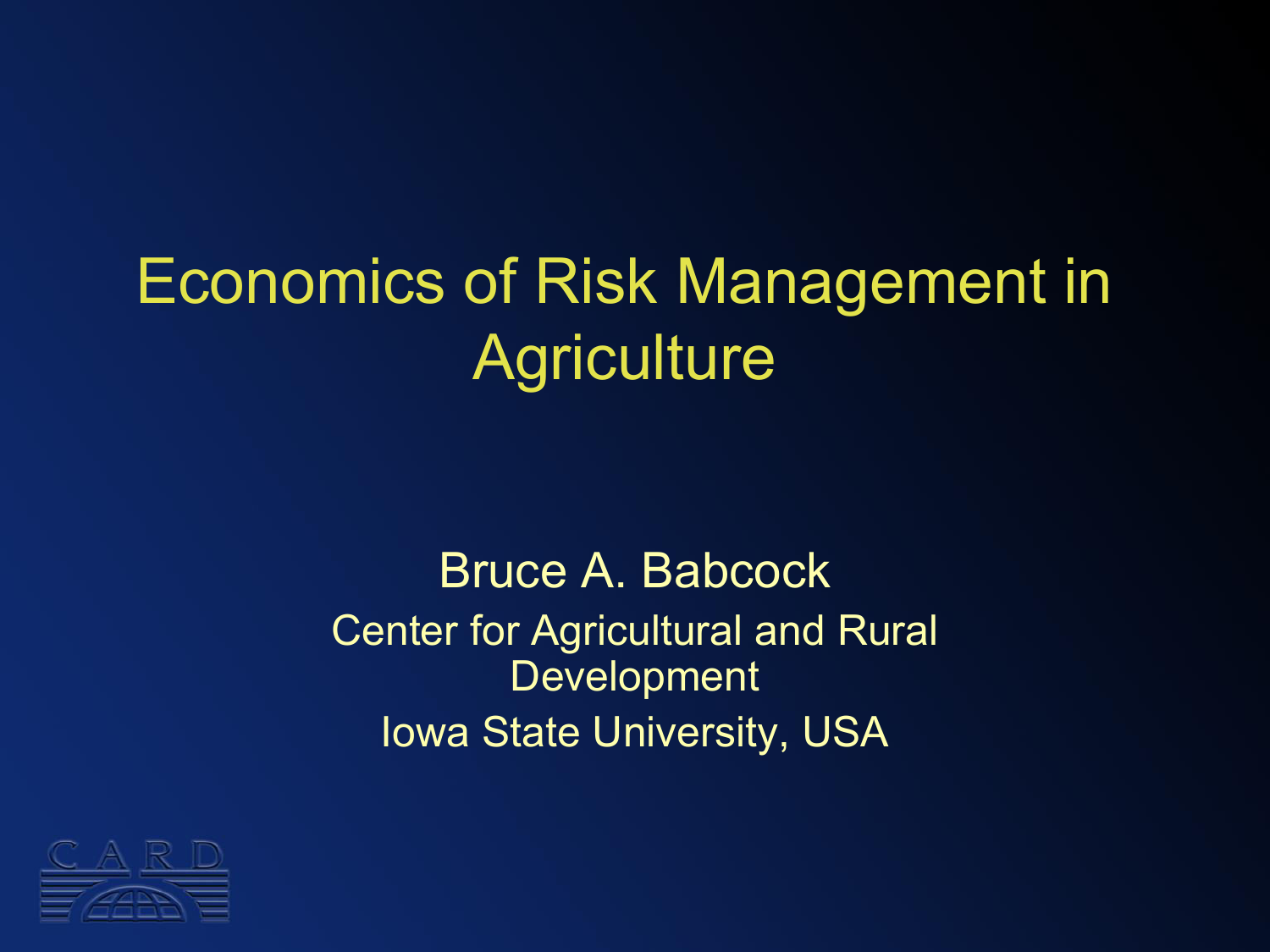### Fundamental Problem of Farmers

- In market-oriented agricultural sectors, farmers choose which crops to grow and how best to grow them by considering potential profits and potential risks.
- In general, there is a tradeoff between potential profit and risk.
- Successful farmers will be those that choose high-profit activities who successfully manage associated risk.

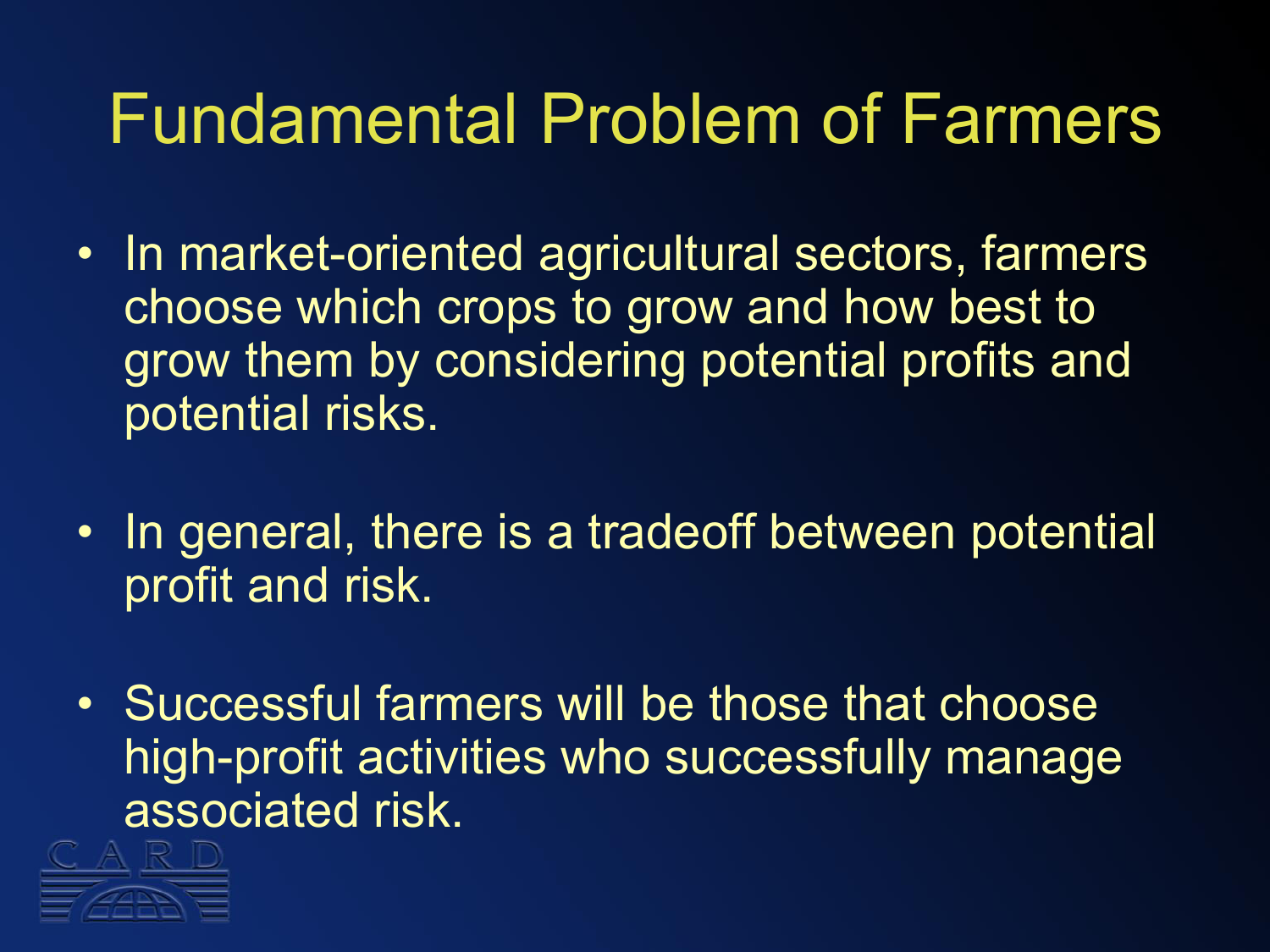# Sources of Risk in Agriculture

- Common risks of farmers and non-farmers
	- Property: Damage to buildings and equipment
	- Casualty and health: Loss of life or injury
- Farmers face unique risks
	- Damage to crops from adverse weather or unexpected disease or insect infestations
	- Unexpected declines in price
- Farmers also face new risks
	- BSE, foot and mouth disease, avian flu have led to widespread loss of markets, especially export markets. Result is large price decline.

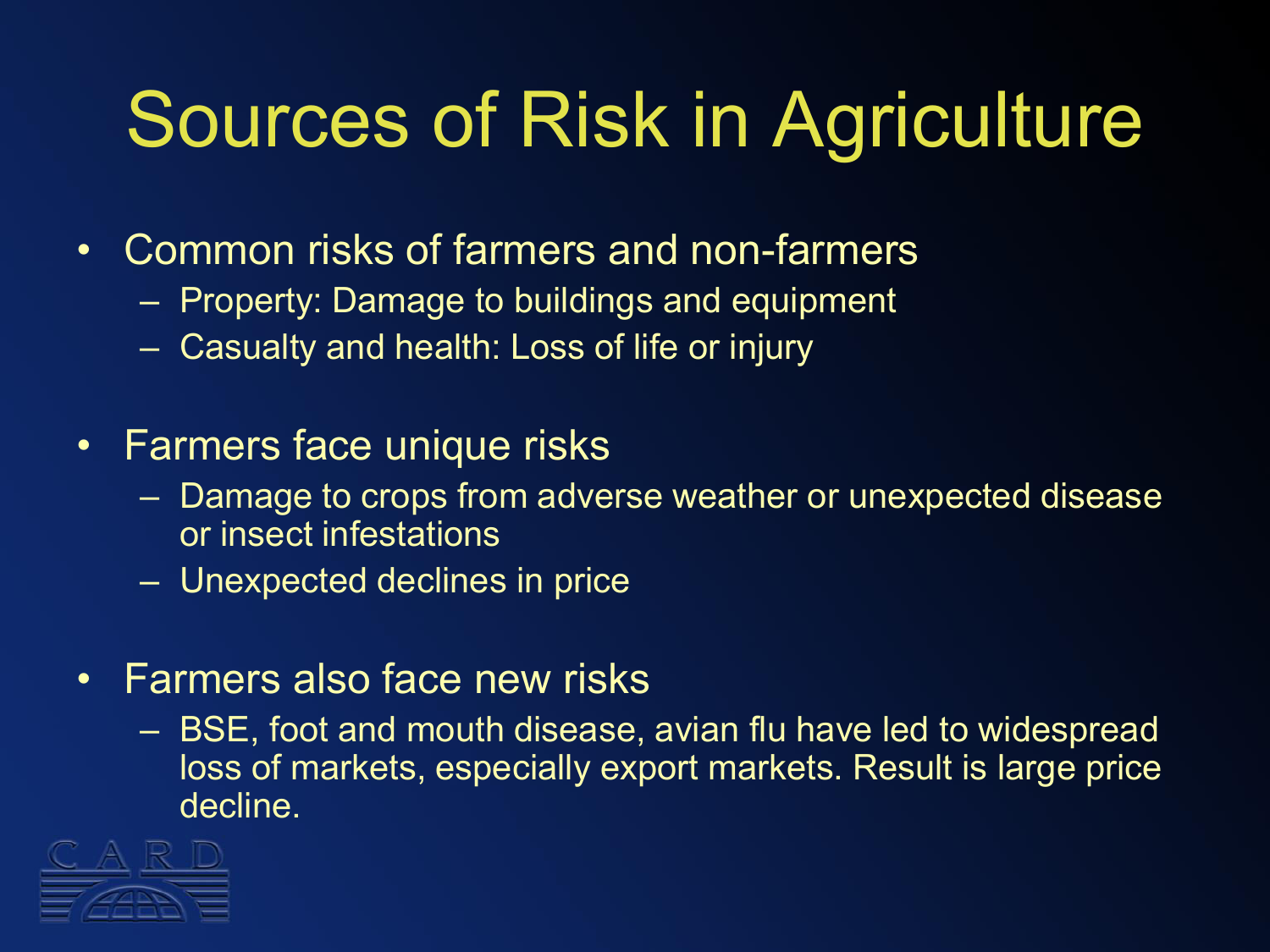### Management of Property and Casualty Risk

- Use Insurance
	- Self-insurance: farm assets cover the loss
	- Market insurance: insurance company covers the loss in exchange for an annual pre-paid premium
- First Principle of Insurance: – Premiums of the many pay the losses of the few.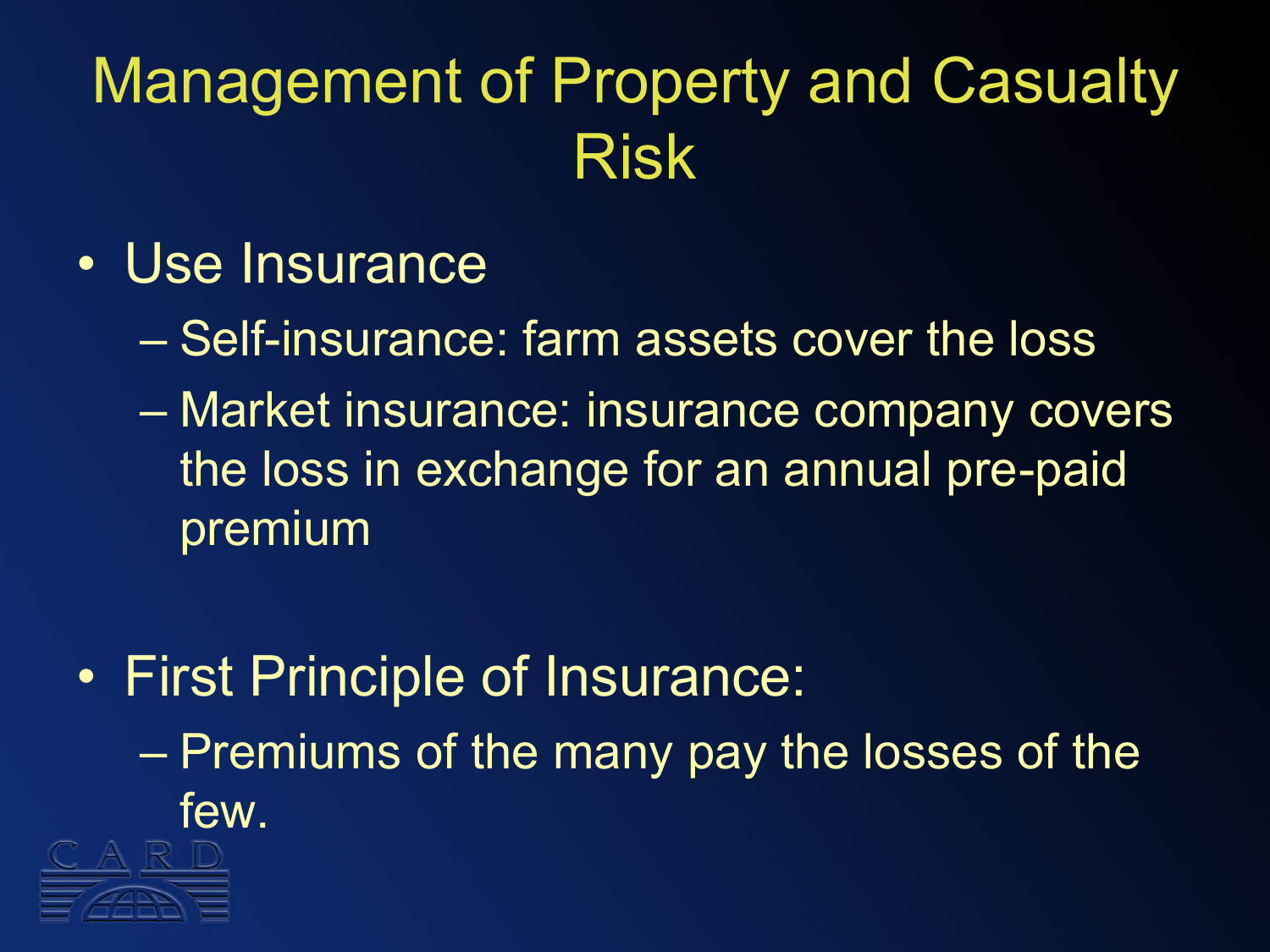#### Management of Yield Risk

- Diversification of production across space and crops.
	- Don't put all your crops into one area (if possible)
	- Don't plant only one crop
	- Raise both crops and livestock

#### • Buy crop insurance

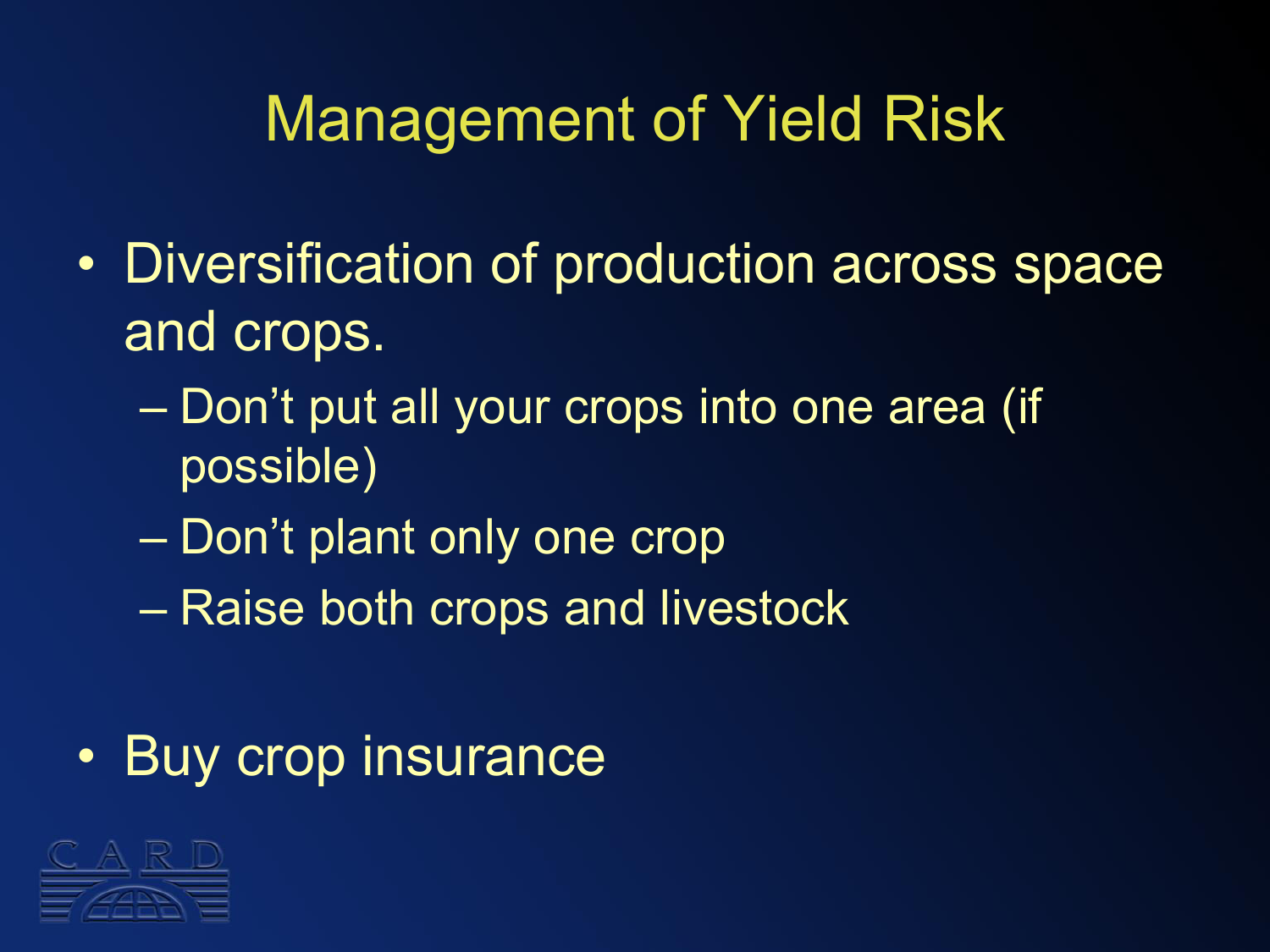#### Types of Crop Insurance

- Insure each crop separately, – Most complete and expensive insurance
- Or pool production from multiple crops – Reflects actual financial risk
- Insure individual yield,
	- Most complete and expensive insurance
- Or, insure area yield

– Easier to implement and more cost effective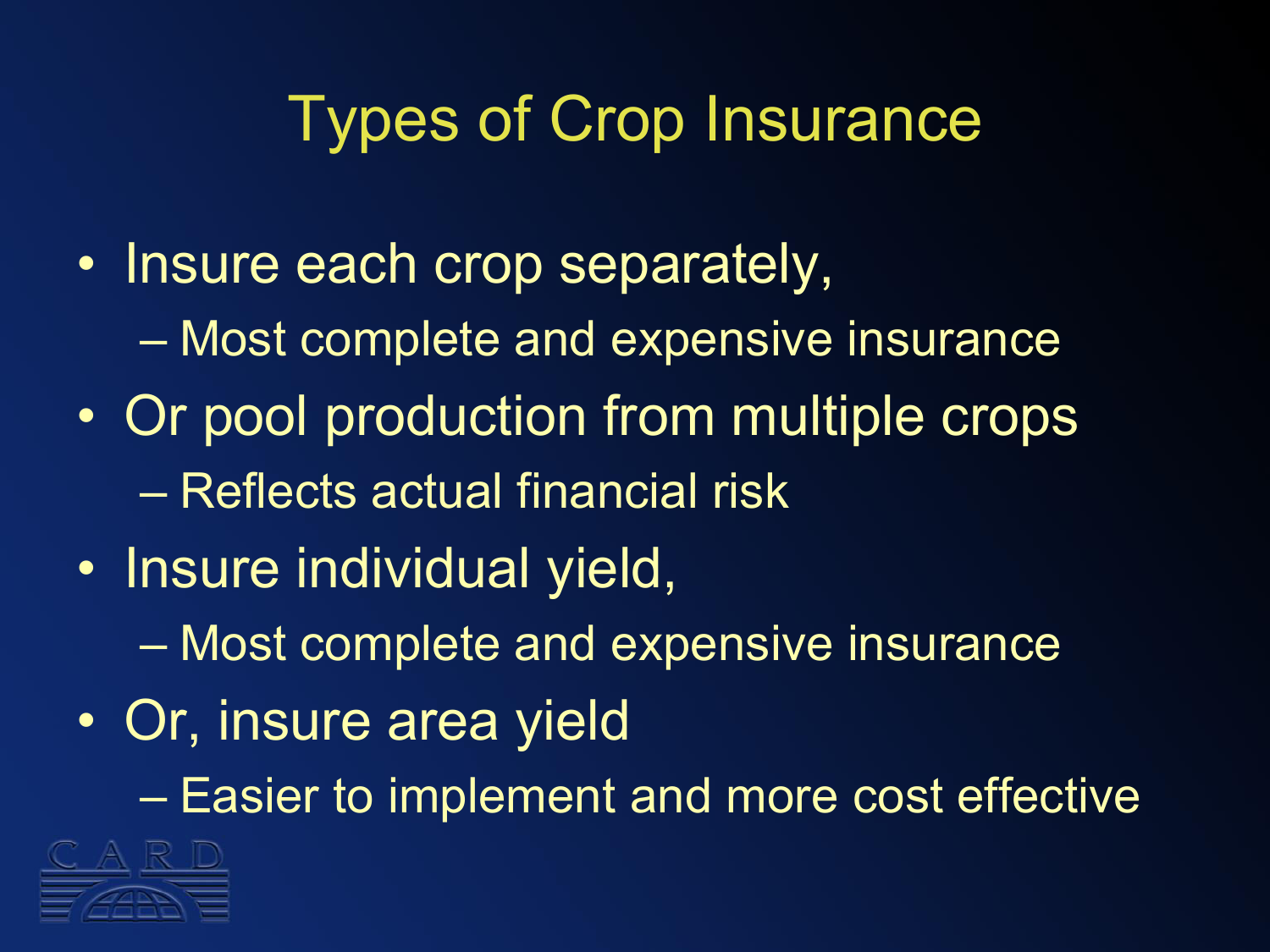#### Other Crop Insurance Decisions

- How low should deductible be?
	- Cost of insurance rises dramatically as insurance deductible decreases.
- What role should government play?
	- Farmers are often reluctant to buy crop insurance without some help with premium.
	- Justification for premium help is that crop insurance could replace disaster aid.

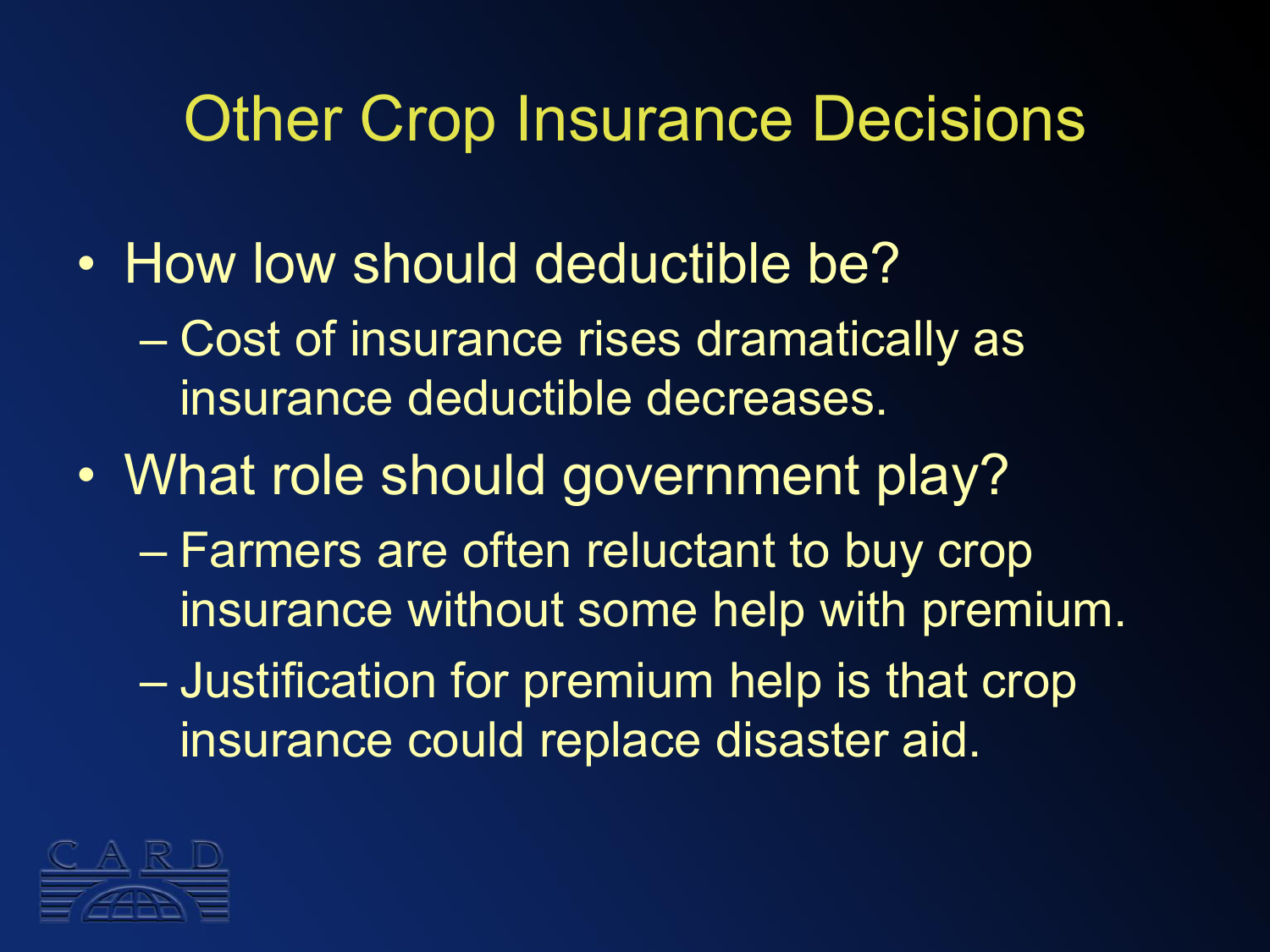#### Management of Price Risk

- Government programs can create a minimum guaranteed price – Intervention price in CAP – U.S. loan rate
- Price risk can be hedged with futures or options on futures

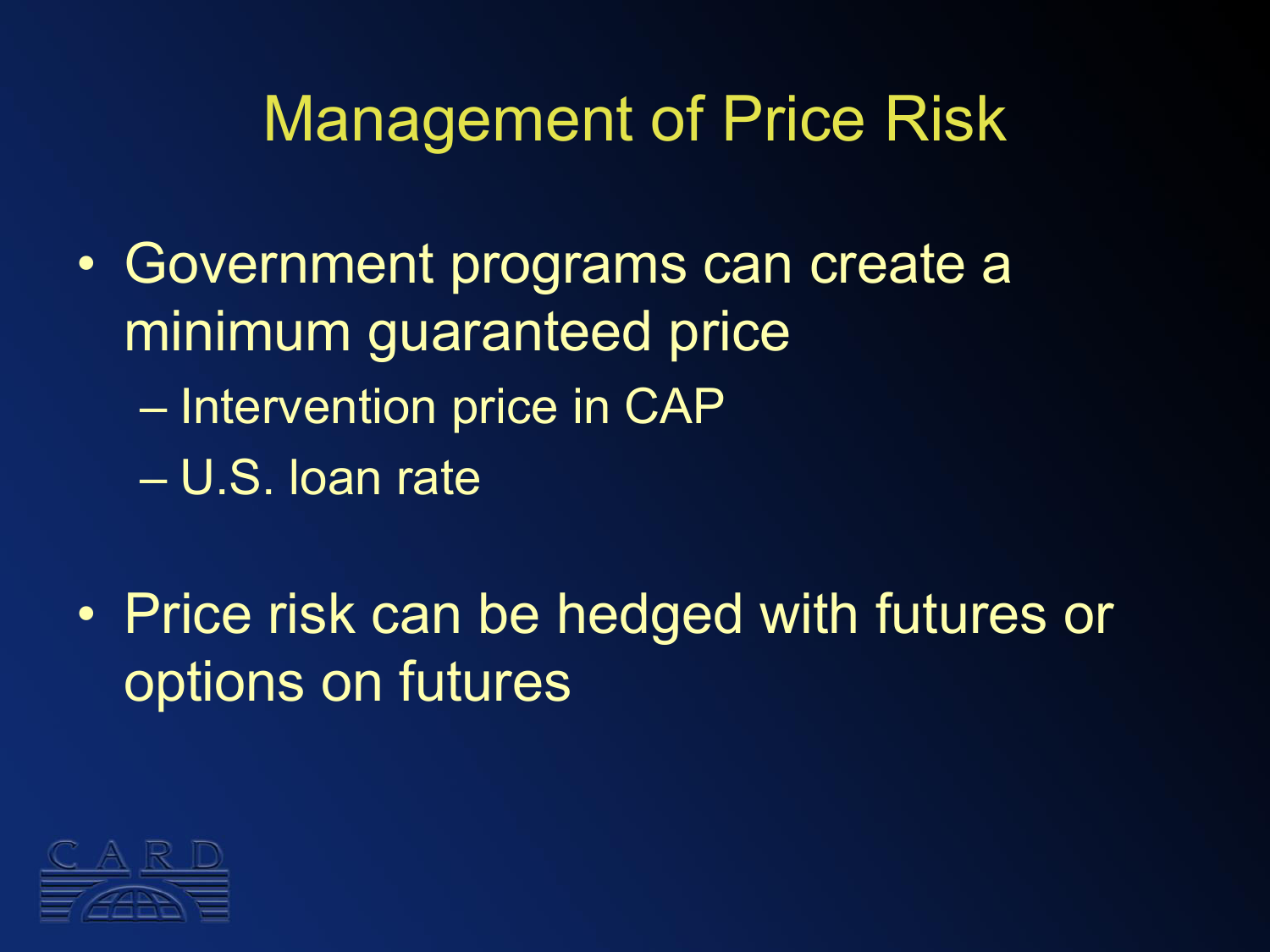#### Hedging Price Risk with Futures

- On October 1, 2003, Kansas wheat farmers could have sold their 2004 crop for \$140/mt by selling a July 2004 futures contract on the Kansas City Board of Trade.
- If wheat price at harvest in July is \$90/mt:
	- Farmer buys a futures contract for \$90/mt for a net gain of \$50 on the futures market
	- Farmer sells wheat for \$90/mt in the cash market
	- $-$  Net position is \$90 plus \$50 = \$140/mt
- If wheat price at harvest is \$180/mt:
	- Farmer buys a futures contract at \$170mt for a net loss of \$30 on the futures market
	- Farmer sells wheat for \$170/mt in the cash market
	- Net position is  $$170$  minus  $$30 = $140/mt$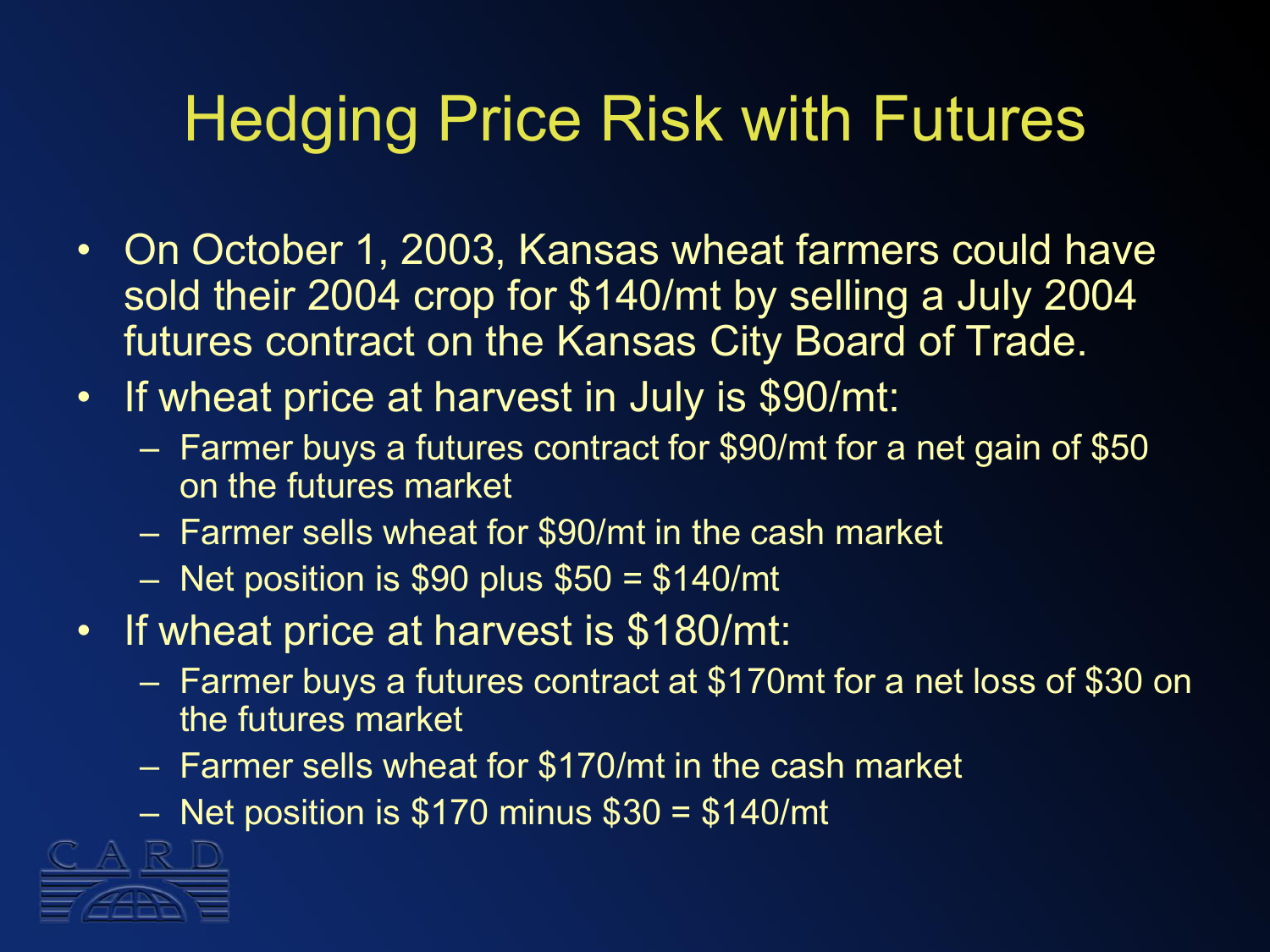### Hedging with Options

- On October 1, 2004, Kansas wheat farmers could have bought an option that gave them the right to sell a July futures contract for \$140.
- If wheat price at harvest is \$90, exercise the option.
	- Sell a futures at \$140, buy one at \$90, for a gain of \$50.
	- Sell the crop for \$90, for a net of \$140.
- If wheat price at harvest is \$170, do not exercise the option.
	- Sell the crop for \$170
- Options reduce the downside risk without giving up the upside potential.

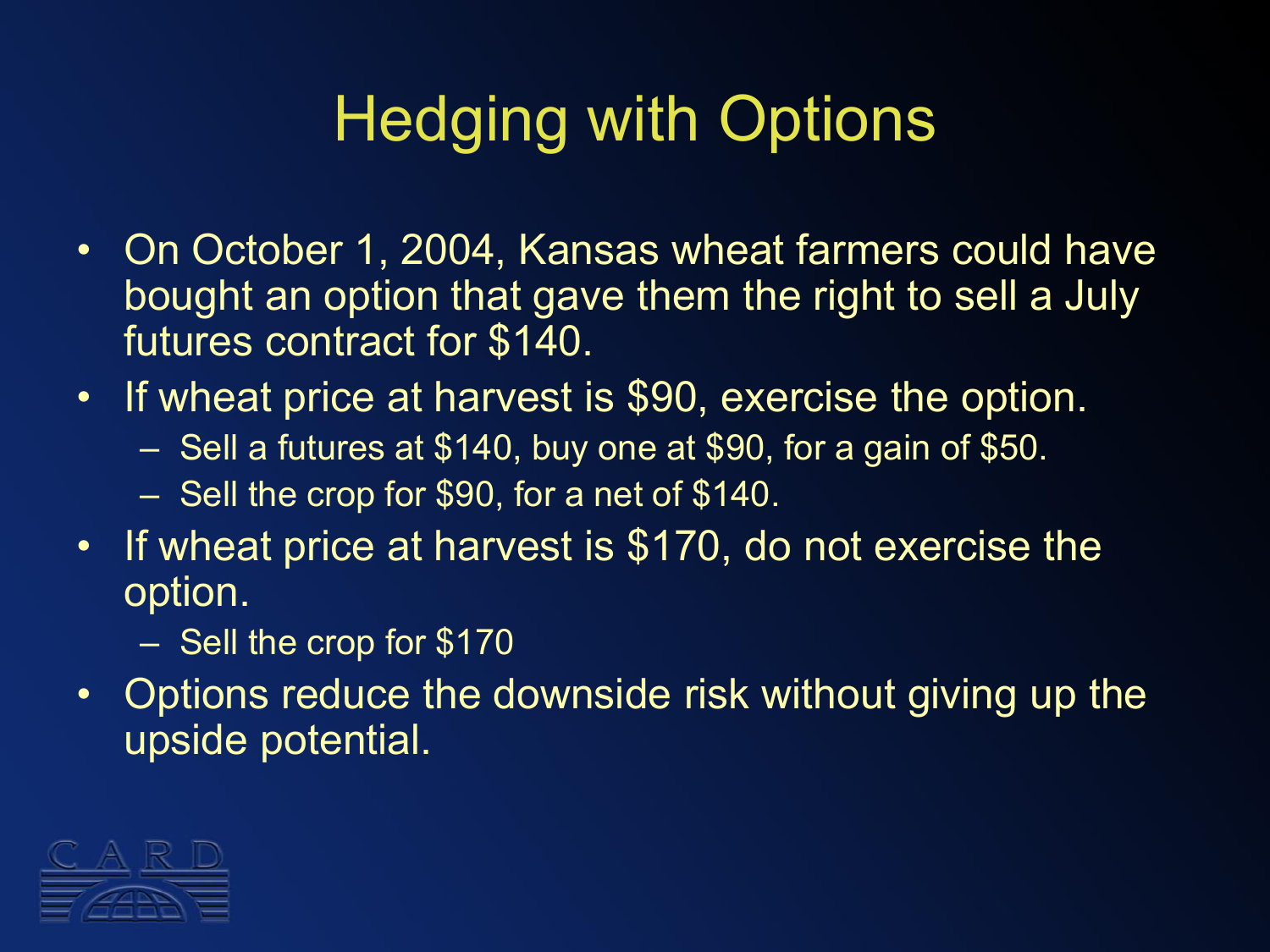#### **But Options Cost Money**

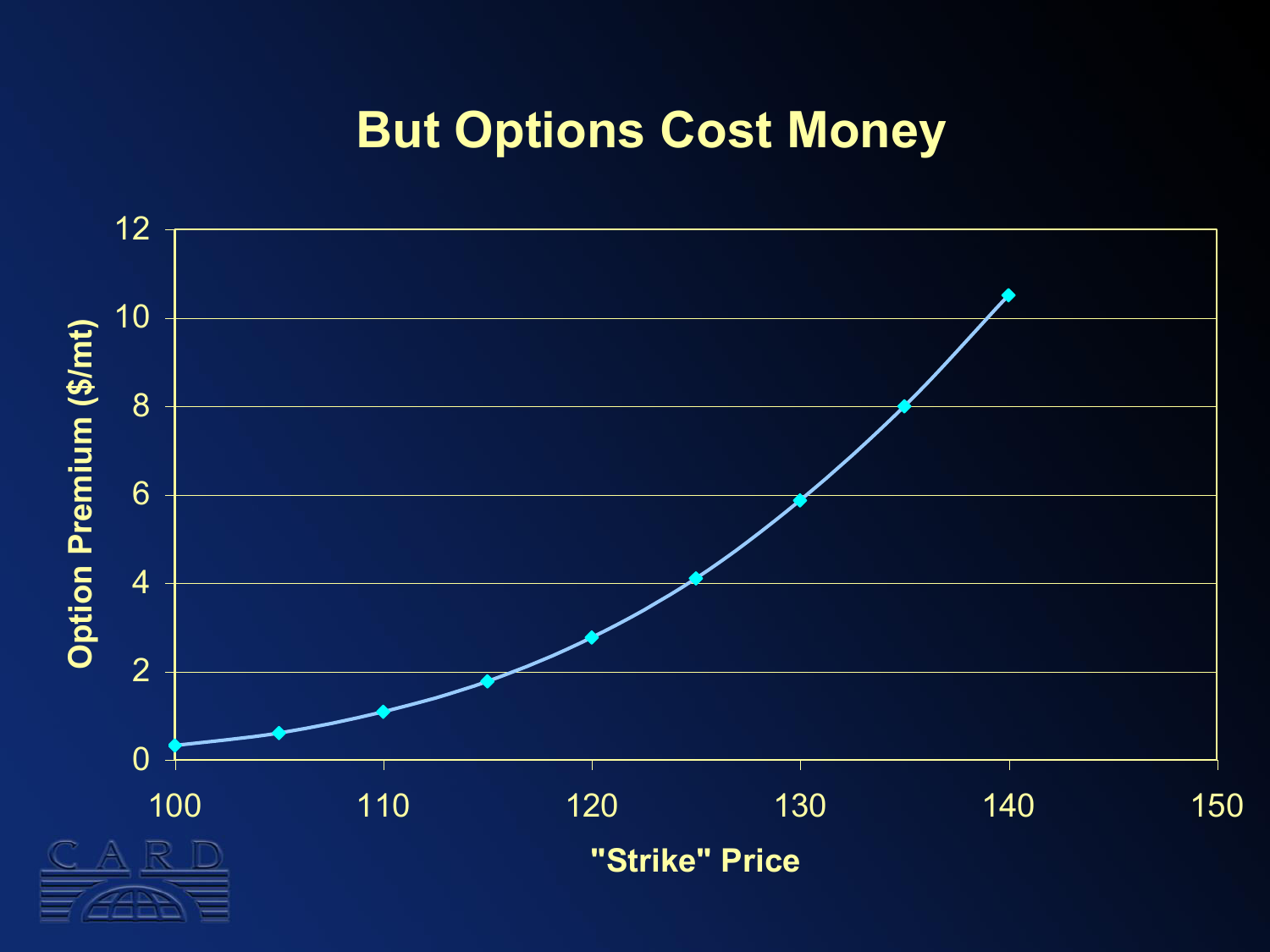## No Government or Futures Markets?

- Alternative 1. Enterprise diversification.
	- Downside risk from a diversified farm is much lower than a non-diversified farm.
- Alternative 2. Forward contract with processor.
	- Many U.S. producers doing this
		- Processing tomatoes and potatoes
		- Specialty grains
		- Cattle and hogs

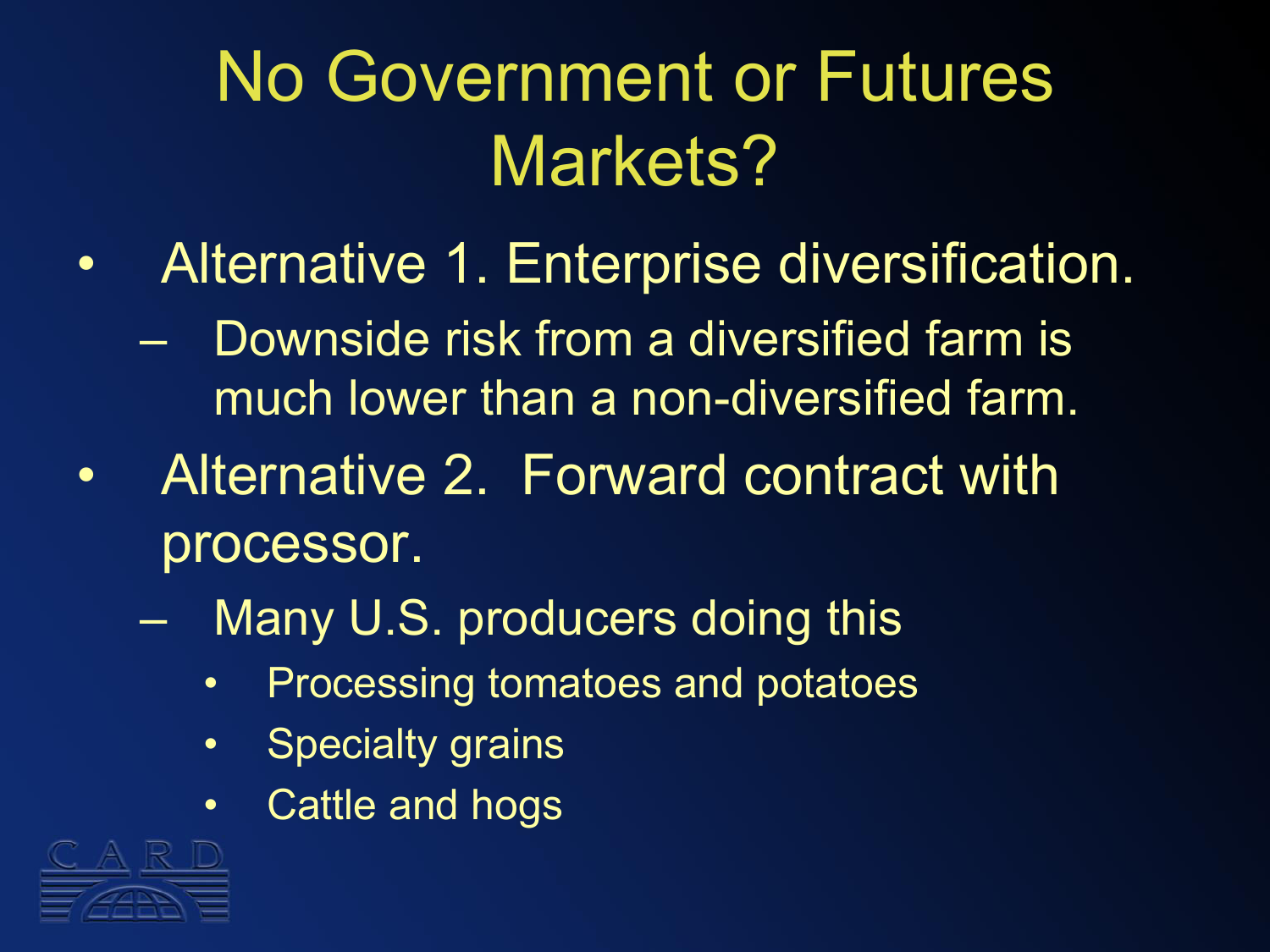## Downside of Hedging or Forward **Contracting**

- Suppose a farmer promises to deliver a certain quantity for a certain price at some time in the future. But then poor growing conditions occur and the farmer produces less than the agreedupon amount.
	- If the harvest price is lower than the hedge price, farmer benefits by buying low and selling high to fulfill the contract.
	- If the harvest price is higher than the hedge price, the farmer must buy high and sell low, thereby losing an additional amount.

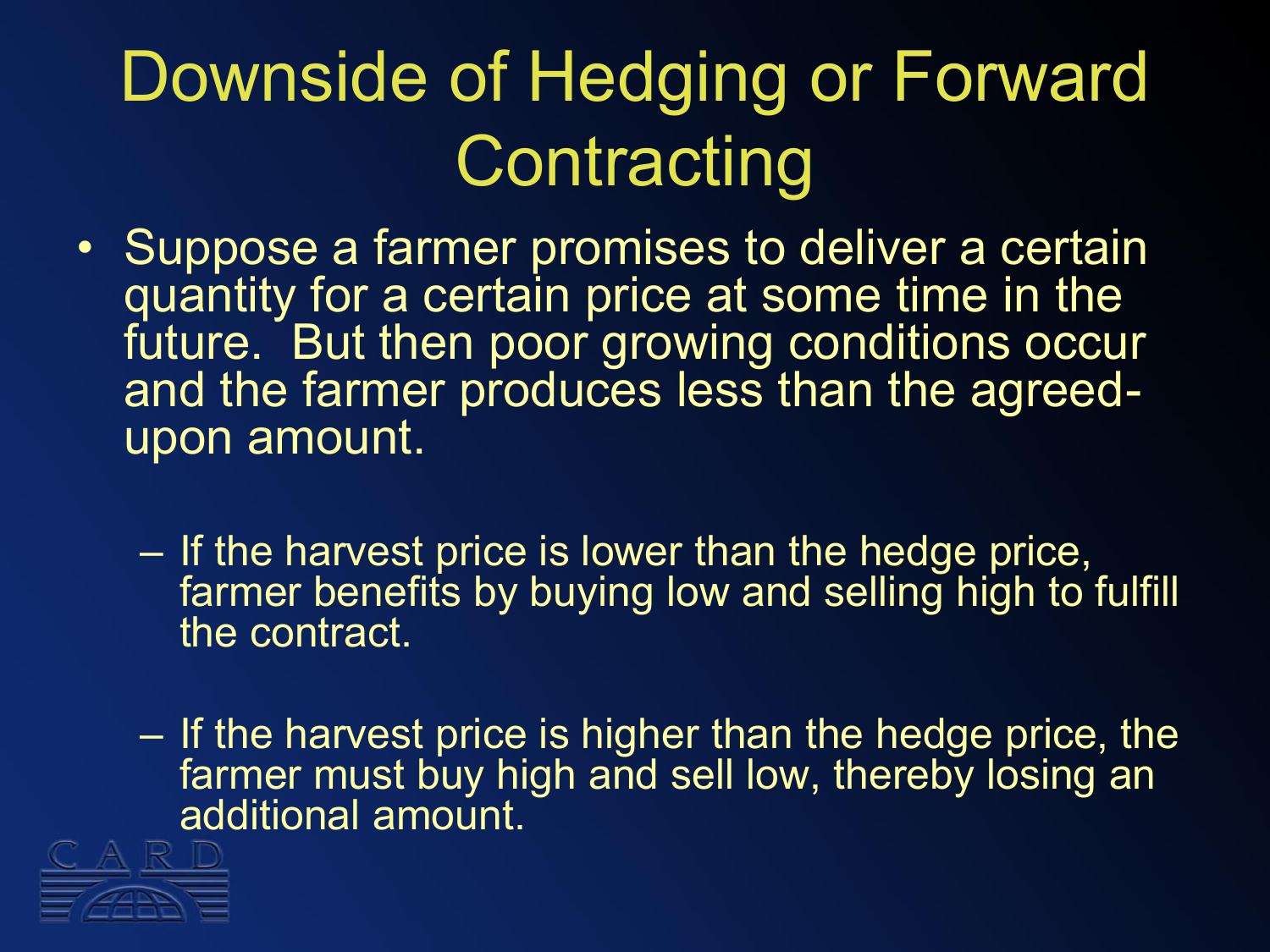## Best and Worst Case Scenarios

• Best Case: Price is high and yield is high and farmer has not bought insurance or forward contracted crop.

#### • Worst Case:

- 1. Price is low and yield is low, and farmer has not bought insurance or forward contracted crop.
- 2. Price is high, yield is low and the farmer has forwarded contracted the crop, but has no yield insurance.

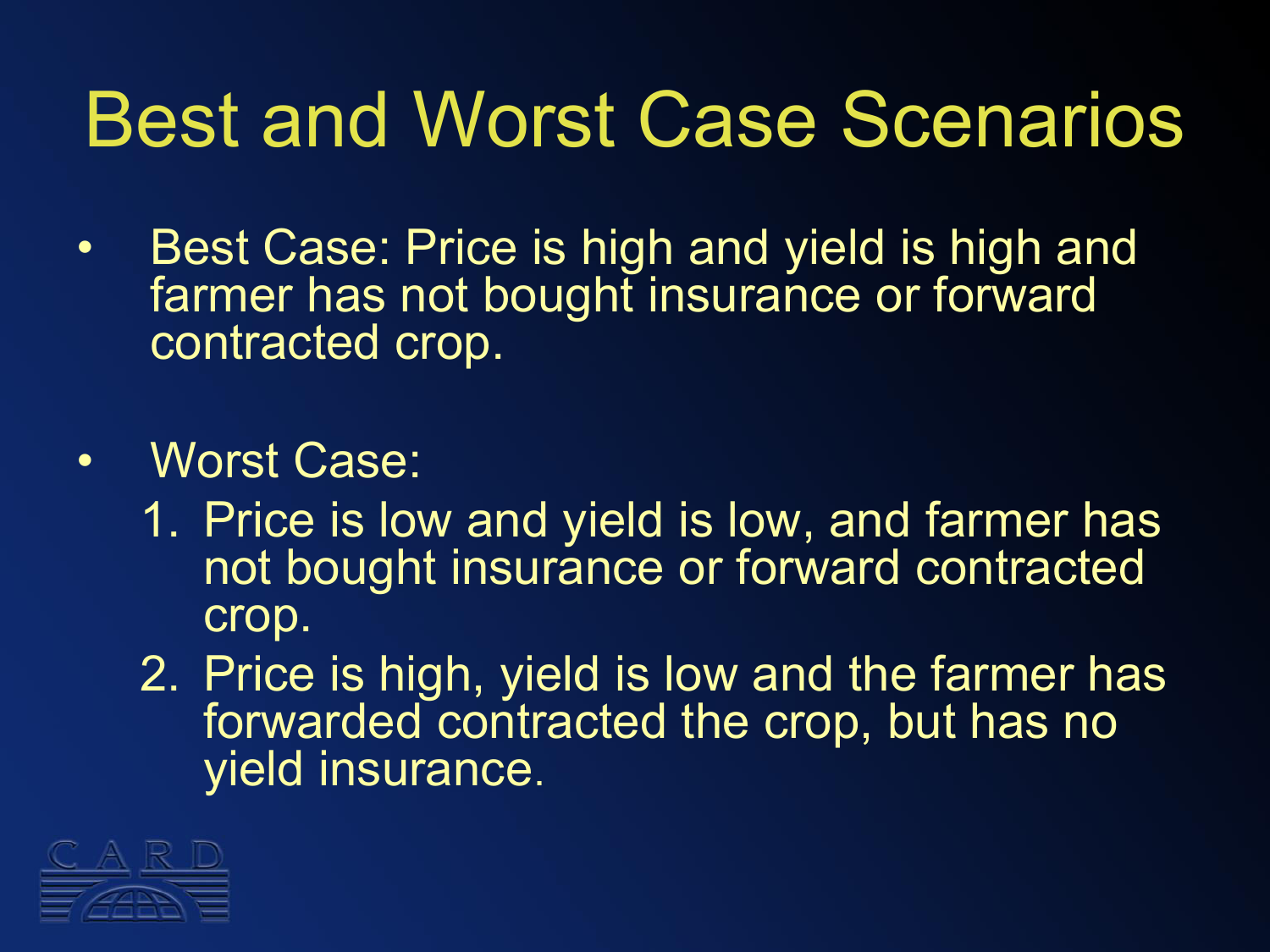## What About Revenue Insurance?

- Most efficient insurance is to provide a revenue guarantee:
	- Insurance makes up the difference between harvest revenue (harvest price times yield) and a revenue guarantee.
- Two kinds of revenue guarantee:
	- $\triangleright$  Fixed guarantee = expected yield times expected price
	- $\triangleright$  Variable guarantee = expected yield times harvest price

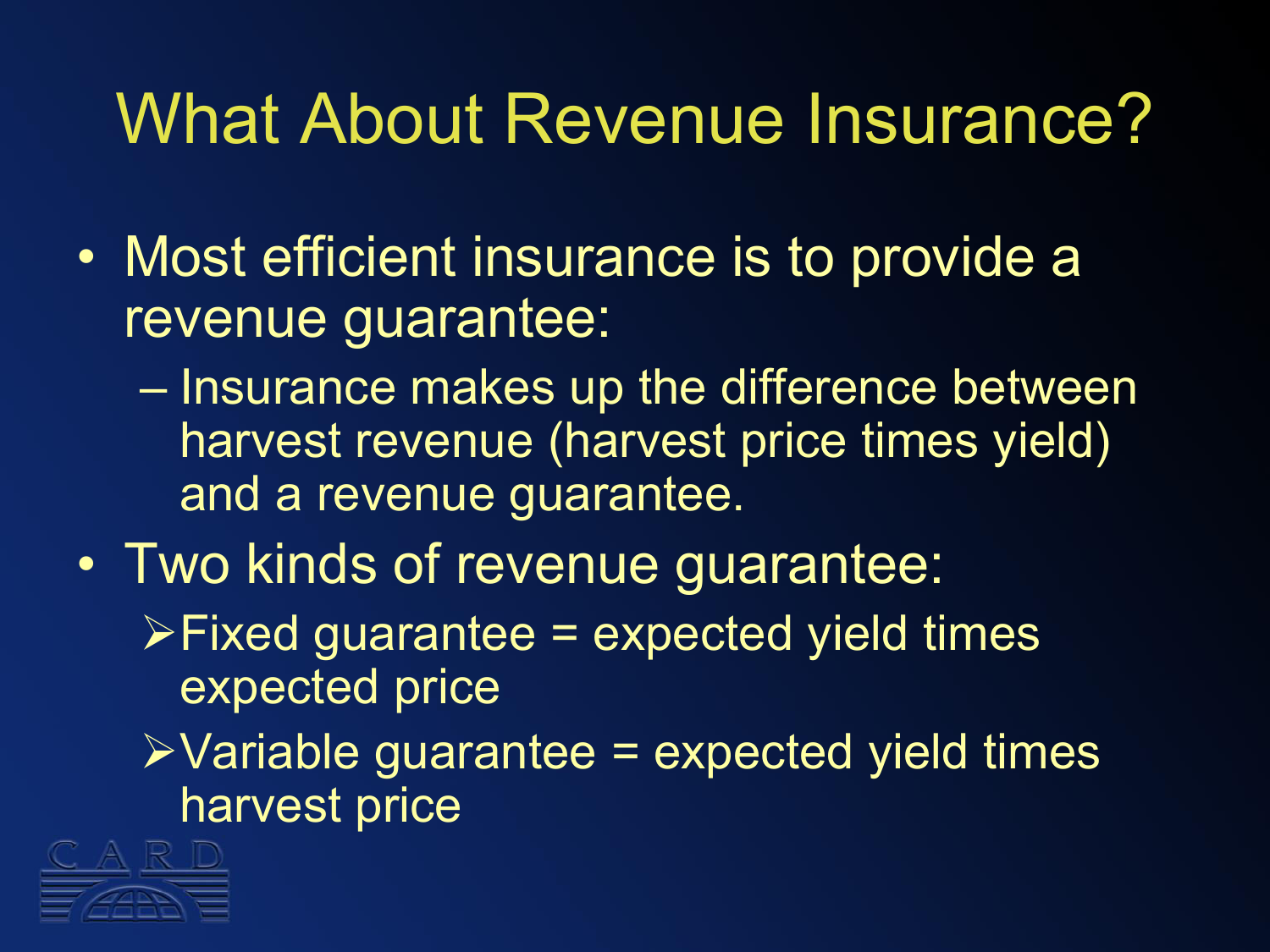Crop Insurance and Price Insurance Work Together

• Yield or revenue insurance decisions help reduce the additional marketing risk that occurs when farmers hedge their crop.

• The best yield or revenue insurance replaces lost production at actual harvest price.

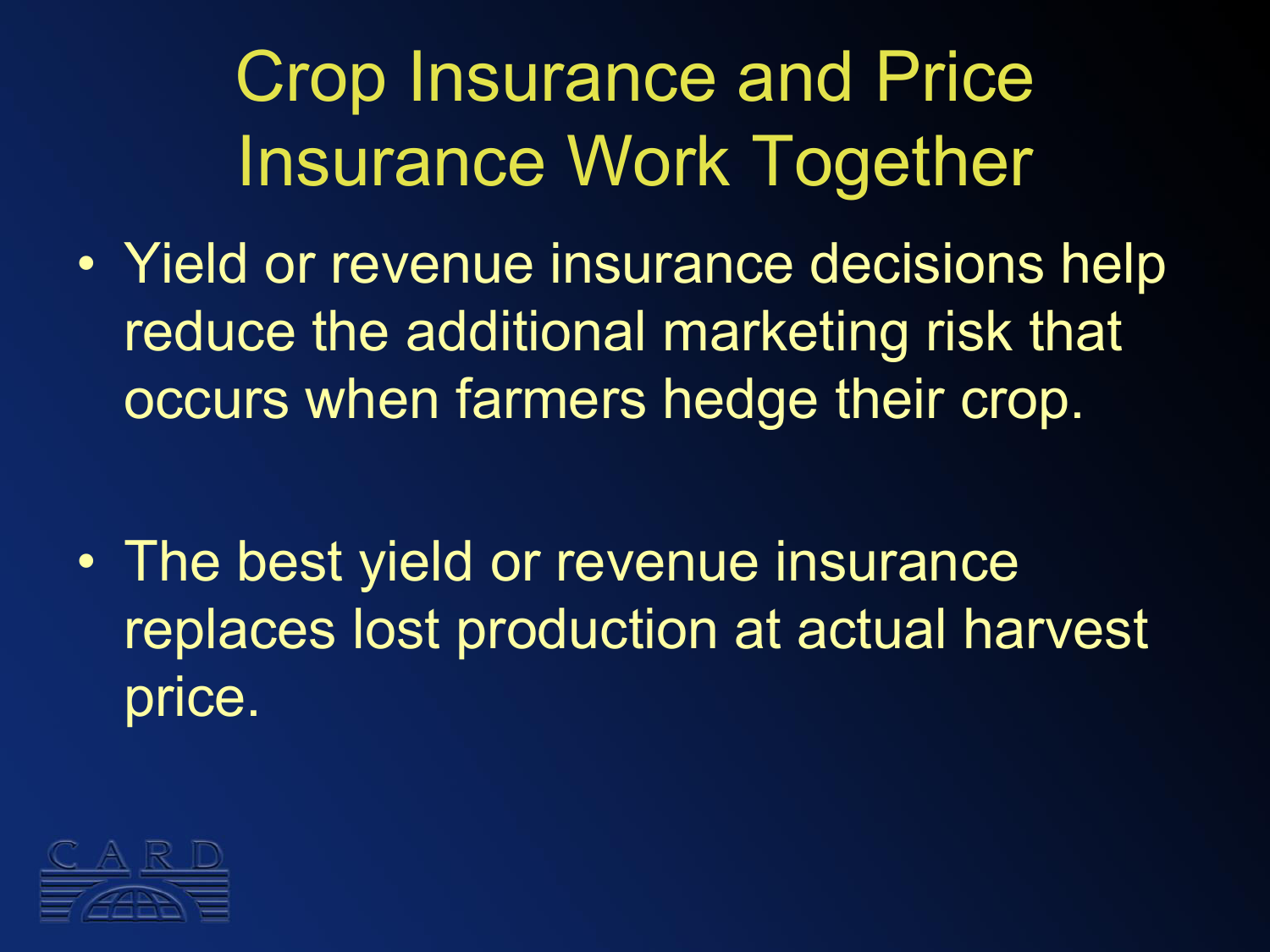#### Revenue Outcomes from Alternative Price and Insurance Scenarios

|                                     | <b>Market</b><br><b>Revenue</b> | <b>Hedge</b><br><b>Revenue</b>                                                                                                                                                                                                                                                                                                                 | Yield<br><b>Insurance</b> | <b>Revenue</b><br><b>Insurance</b> | <b>Total</b><br><b>Revenue</b> |
|-------------------------------------|---------------------------------|------------------------------------------------------------------------------------------------------------------------------------------------------------------------------------------------------------------------------------------------------------------------------------------------------------------------------------------------|---------------------------|------------------------------------|--------------------------------|
|                                     |                                 |                                                                                                                                                                                                                                                                                                                                                |                           |                                    |                                |
| <b>No Hedge, No Insurance</b>       |                                 |                                                                                                                                                                                                                                                                                                                                                |                           |                                    |                                |
| Price $= 50$                        | 25,000                          |                                                                                                                                                                                                                                                                                                                                                |                           |                                    | 25,000                         |
| Price = $100$                       | 50,000                          |                                                                                                                                                                                                                                                                                                                                                |                           |                                    | 50,000                         |
| Price $= 150$                       | 75,000                          |                                                                                                                                                                                                                                                                                                                                                |                           |                                    | 75,000                         |
| <b>No Hedge, Yield Insurance</b>    |                                 |                                                                                                                                                                                                                                                                                                                                                |                           |                                    |                                |
| Price $= 50$                        | 25,000                          | 50,000                                                                                                                                                                                                                                                                                                                                         | 50,000                    |                                    | 125,000                        |
| Price $= 100$                       | 50,000                          |                                                                                                                                                                                                                                                                                                                                                | 50,000                    |                                    | 100,000                        |
| Price $= 150$                       | 75,000                          |                                                                                                                                                                                                                                                                                                                                                | 50,000                    |                                    | 125,000                        |
| <b>Hedge, No Insurance</b>          |                                 |                                                                                                                                                                                                                                                                                                                                                |                           |                                    |                                |
| Price = $50$                        | 25,000                          | 50,000                                                                                                                                                                                                                                                                                                                                         |                           |                                    | 75,000                         |
| Price $= 100$                       | 50,000                          |                                                                                                                                                                                                                                                                                                                                                |                           |                                    | 50,000                         |
| Price $= 150$                       | 75,000                          | (50,000)                                                                                                                                                                                                                                                                                                                                       | ٠                         |                                    | 25,000                         |
| <b>Hedge, Yield Insurance</b>       |                                 |                                                                                                                                                                                                                                                                                                                                                |                           |                                    |                                |
| Price $= 50$                        | 25,000                          | 50,000                                                                                                                                                                                                                                                                                                                                         | 50,000                    |                                    | 125,000                        |
| Price $= 100$                       | 50,000                          |                                                                                                                                                                                                                                                                                                                                                | 50,000                    |                                    | 100,000                        |
| Price $= 150$                       | 75,000                          | (50,000)                                                                                                                                                                                                                                                                                                                                       | 50,000                    |                                    | 75,000                         |
| <b>Hedge with Revenue Insurance</b> |                                 |                                                                                                                                                                                                                                                                                                                                                |                           |                                    |                                |
| Price $= 50$                        | 25,000                          | 50,000                                                                                                                                                                                                                                                                                                                                         |                           | 75,000                             | 150,000                        |
| Price $= 100$                       | 50,000                          |                                                                                                                                                                                                                                                                                                                                                |                           | 50,000                             | 100,000                        |
| Price $= 150$                       | 75,000                          | (50,000)<br>$\mathbf{I}$ $\mathbf{I}$ $\mathbf{I}$ $\mathbf{I}$ $\mathbf{I}$ $\mathbf{I}$ $\mathbf{I}$ $\mathbf{I}$ $\mathbf{I}$ $\mathbf{O}$ $\mathbf{O}$ $\mathbf{I}$ $\mathbf{I}$ $\mathbf{I}$ $\mathbf{I}$ $\mathbf{I}$ $\mathbf{I}$ $\mathbf{I}$ $\mathbf{I}$ $\mathbf{I}$ $\mathbf{I}$ $\mathbf{I}$ $\mathbf{I}$ $\mathbf{I}$ $\mathbf{$ | $F\cap\bigcap$            | 75,000                             | 100,000                        |

Amount Insured and Hedged = 1000 mt. Actual Production = 500 mt